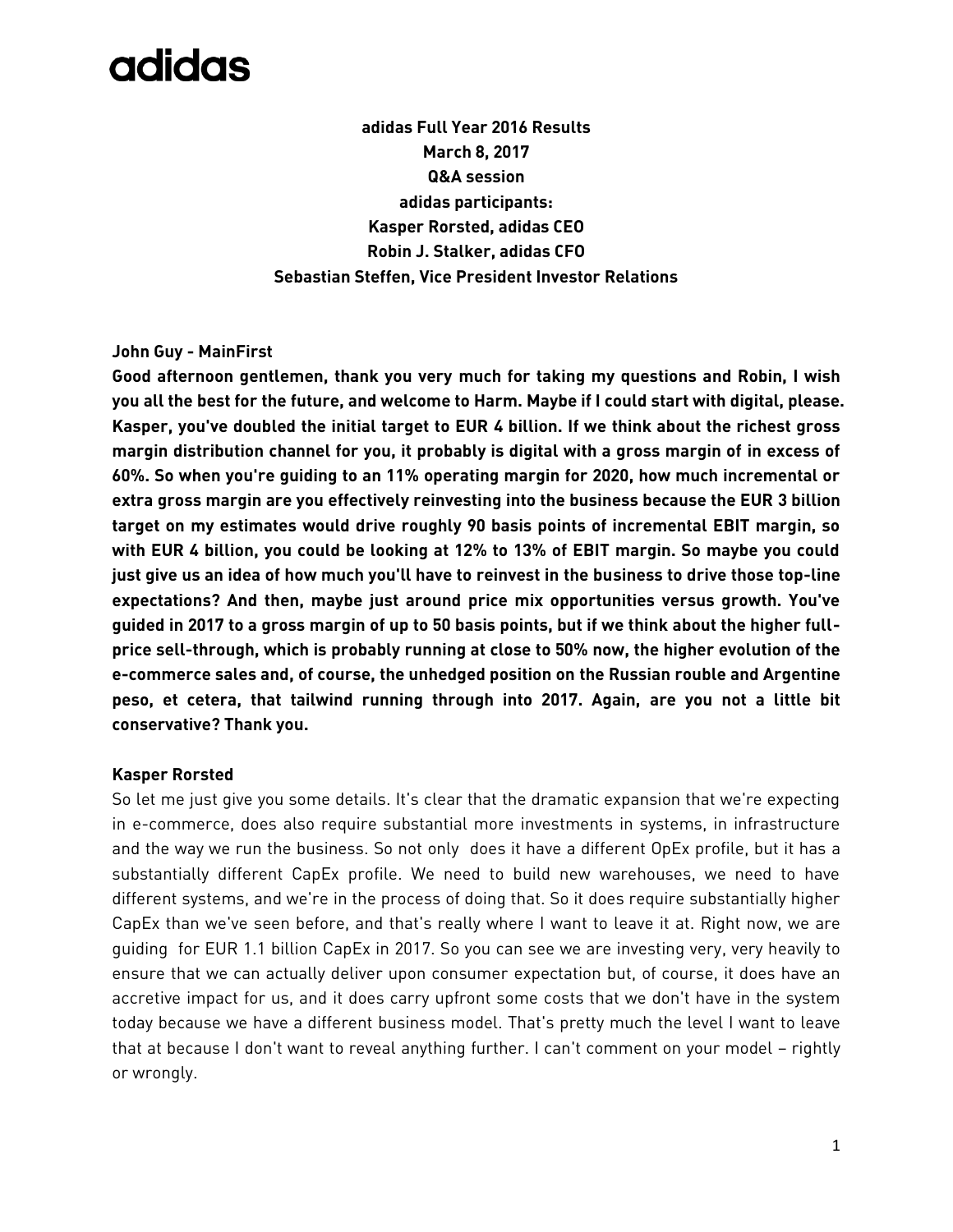#### **Robin Stalker**

And John, the question about gross margin development and price mix, yes, we are very confident that we are still increasing the amount of our business that we're getting at full price. There's still a long way to go, however, and also don't forget that despite the tailwind of the unhedged portion of the rouble and the Argentine peso, as you've mentioned, we've still got for the total year 2017 an inferior hedge rate compared to 2016. It's not as bad as we had from 2016 over 2015, but we're still a few points behind that and that will also put pressure on the gross margins.

#### **John Guy**

**Thanks, Robin. So just one very quick follow-up. Kasper, you mentioned just at the end with regards to the EUR 25 billion to EUR 27 billion turnover target that excluded TaylorMade and CCM Hockey, and you also talked around some unforeseen FX impact, which I appreciate because when I was looking at my calculations on that 10% to 12% growth, you should be getting around EUR 27.9 billion to EUR 30.5 billion. So are you basically factoring in roughly 2% negative FX a year just to be on the safe side? I mean, the actual shortfall of around EUR 2.5 billion basically would take out the TaylorMade elements, CCM and also Reebok, so I'm just wondering whether or not I'm on the right track or thinking about something different?** 

**Kasper Rorsted:** You're not far away. Basically, what we said is that it's completely unpredictable four years out. And if we build a model and when we look back at it, everything is reported. So we've made a call, which is very similar to what you're looking for. It's very much a management call and says what we think is a realistic number looking upon history and some parts and that gets us to that range. I think the most important part was that we drive the EPS at the primary range, but we wanted to convert the EPS into a meaningful revenue figure. And that was why we give this range, so that's where it is, but I just want to stress, for us it's more important to drive the EPS. But of course, in the context of driving markets, we are not going to drive EPS up and then lose market share. So it's about getting the balance right and that gets us to that EUR 25 to EUR 27 billion. Whatever the currency will then be, we'll always smile in 2020.

#### **Antoine Belge - HSBC**

**I have a few questions, but I will only do two this time. The first is regarding your marketing investment, and if I remember correctly in the previous plan, I think the first two years for basically 2015 and 2016 were supposed to be seeing a sort of dilution on margin from marketing and then as from 2017 some kind of leverage on marketing, and I think you've announced your willingness to be sustaining the growth in the US market, also the development of e-commerce, which may require some investments. Could you maybe guide towards how the marketing to sales ratio is supposed to be evolving from 2017? And my second question relates to the US market. Have you done some analysis of what could be the**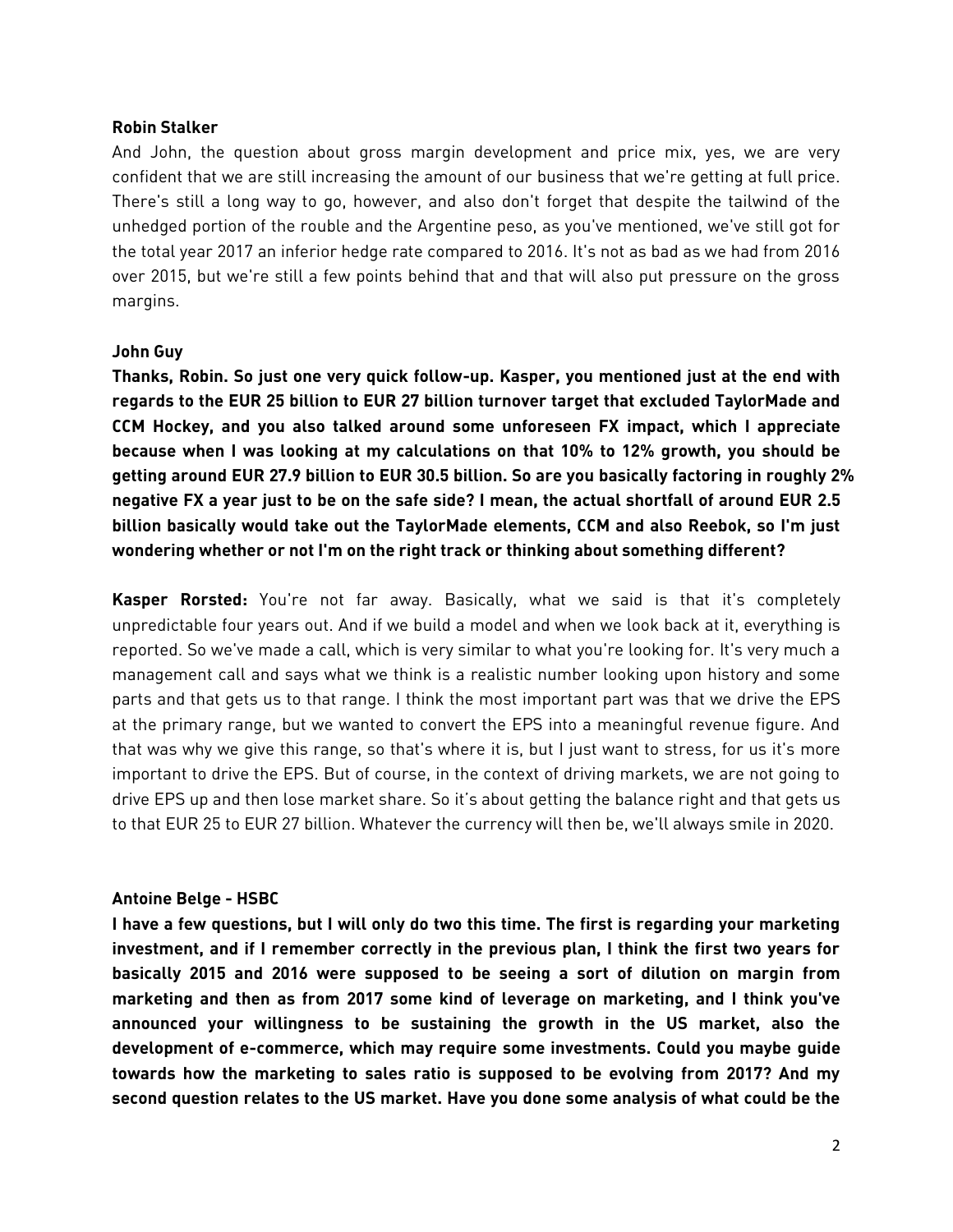**consequence of, on the one hand, the implementation of some kind of bold attacks and then maybe, on the positive side, if the tax rate was going to be declining in the US? Thank you.**

# **Kasper Rorsted**

I'll answer the latter and then Robin will answer the first. Of course, we've done considerations, but if you start having tax barriers, it will hit the entire industry. If you start having different tax breaks, you can say it might benefit some of our competitors that are paying their primary tax rates in the US, but also I would say we've got high levels of consumer spends. So we've looked upon it, we have not modelled it, because I believe that the current planning or the current outlook for the US regarding those two scenarios is so uncertain at this stage that it does not make very good sense for us to model it. I think there could be an upside should you have tax cuts at both levels, even at an individual level, but also at a corporate level, because corporate level eventually will get into the market. On borders, we have not done it because everybody will be in the same boat.

# **Robin Stalker**

That's correct, we said that we will continue to invest heavily in marketing, we would believe that that's also one of the reasons why we're being so successful at the moment in America, particularly. But actually, what's happened in 2016, because the business has grown so much faster than we had initially anticipated, the actual percentage of marketing as a percent of sales has come down somewhat and that level we should be able to maintain. Maybe it'll be a little bit less than that in 2017, but don't be concerned, we continue to invest strongly in marketing, we have to continue to go up. We've guided also last year to the change in where we are putting the weighting on our marketing spend to get more of our total spend into the activation of it and therefore somewhat less than what we've previously had, 50% of our marketing spend being on sports marketing, to have that somewhat under 50% as we go towards 2020.

#### **Antoine Belge**

# **Maybe just from a qualitative point regarding marketing related to the step-up in digital, what would be the share of that budget dedicated to digital and what could it be by 2020 versus today?**

**Robin Stalker:** We won't go into that detail. But what you can definitely take from all of the comments we've had over the last few quarters, and what Kasper said today as well, we are investing heavily in digital and, over the last various quarters, more and more of our communication with our consumers in any case has been digitally led. So away from the traditional activation, more into the digital platform, that's common I think not just in our industry.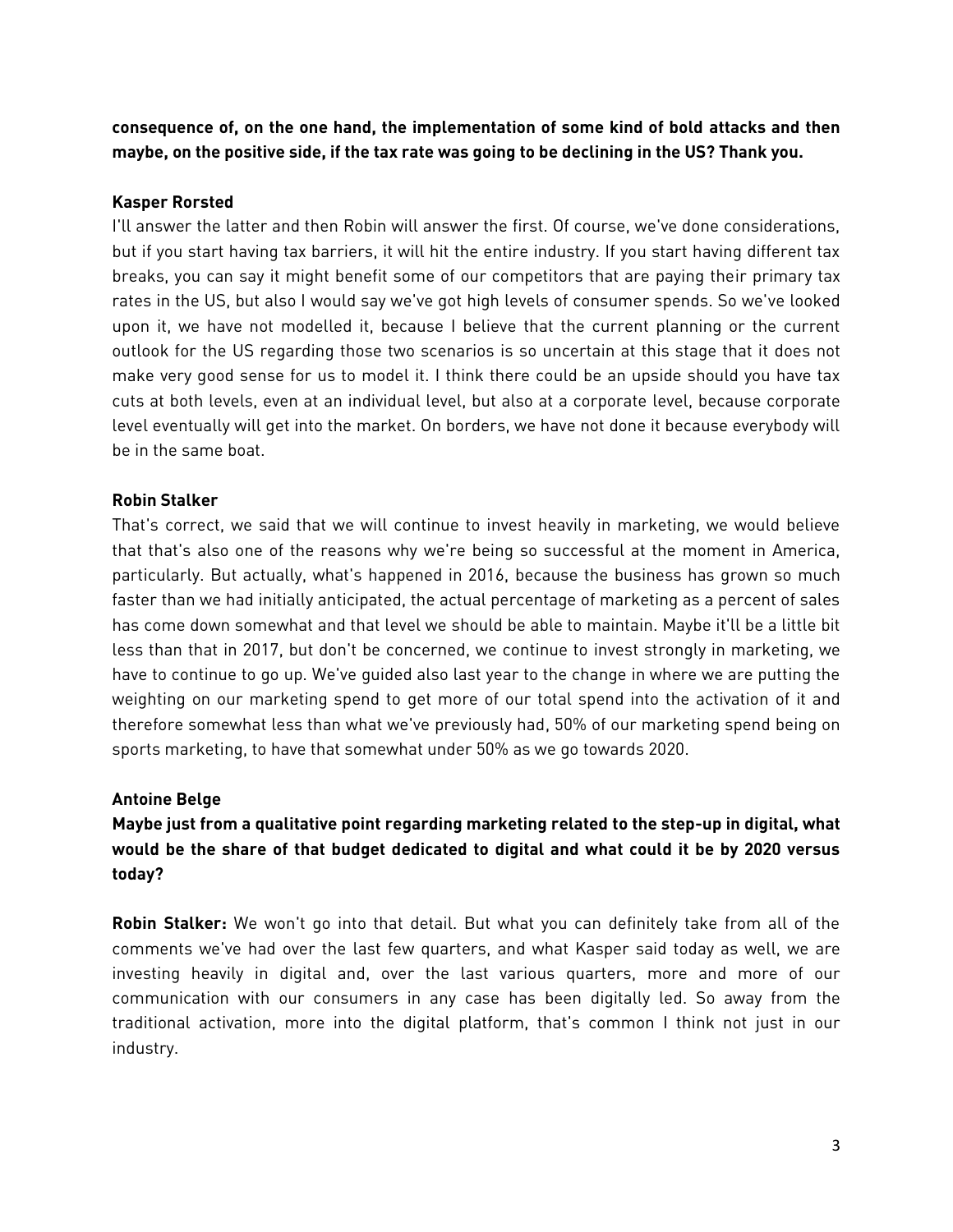### **Simon Irwin - Credit Suisse**

**Could you just talk a little bit about Originals. Obviously, with lifestyle up 45% and footwear up 21%, there's some very big drivers here. In the past, I think you have given us volume numbers for the key franchises. Can you do that again? And is there any thought, that at some stage, you may need to slow down the growth in some of these key franchises in order to not over-expose them. And just a second question: Are you expecting all of this digital to come direct or does that include using other online platforms?**

### **Kasper Rorsted**

So the EUR 4 billion is expected to come direct. We'll, of course, in parallel also work with platforms, and we've had great experience with working with our partner Zalando here in Germany. So we believe that offers an additional opportunity for us of course. We have partners like Zalando, Dick's Sporting Goods or Foot Locker that all represent opportunities for exploring the digital space further, but the number we put out here was the number that we can directly influence, which is the EUR 4 billion, but we believe that the partnering model will evolve over time and, of course, the digital element of the partnering model will become more and more important also for our traditional wholesalers.

# **Robin Stalker**

You're right Simon, at various times over the past few years we might have mentioned volume of a particular product or so, but it's not something we do regularly. We're not going to go into volumes today. The most important thing to know is that I think we're managing the exposure here to a fashion or lifestyle trend extremely well. As Kasper said, in any case the border between what is performance and what is lifestyle is very blurred and for us in terms of the product that we have been very successful with under the lifestyle branding is including now a new product that is being used also for sport or it can be used for sport. We have in 2017 about a 50-50 split between what you might know as the iconic originals product and that would be the Stan Smiths and the Gazelles and the Superstars, –etc, and 50% would be these new franchises of NMD and similar products. We think here it's important that we are now managing these franchises much better over the life of the franchises and thereby managing our risk in this area.

#### **Simon Irwin**

**So Robin could you just explain that, when you talked about the 50-50 split between the two, are you saying that, last year, the newer franchises made up 50% of sales within say Originals or lifestyle?**

# **Robin Stalker**

No. I'm not saying that, I'm saying that from 2017 onwards our offering is 50-50.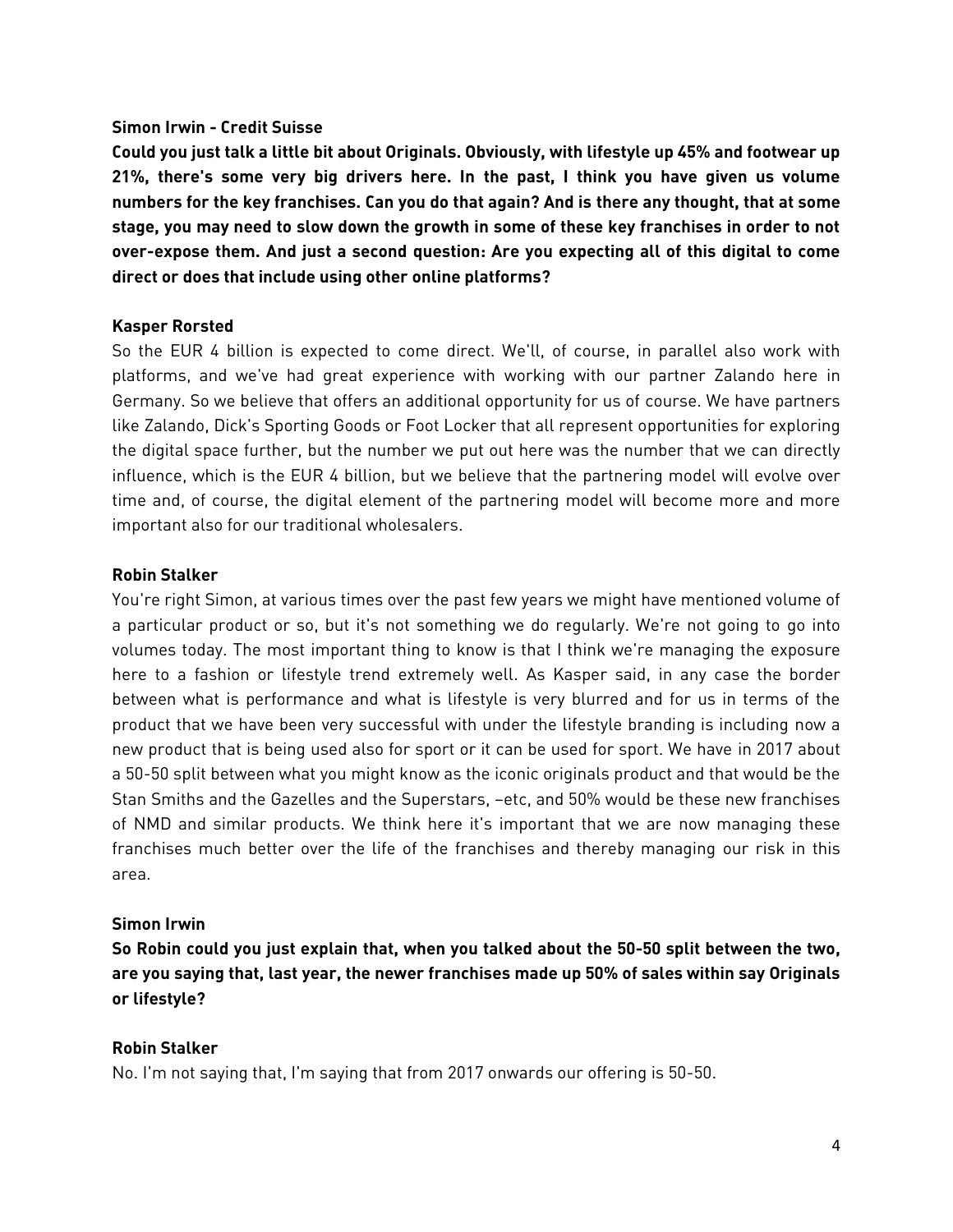# **Piral Dadhania - RBC Capital Markets**

**Good afternoon, gentlemen. Thank you for taking my questions. If I could just go back to your marketing investments could you confirm that the corridor as a percentage of sales remains at 13% to 14%? I appreciate you've come out towards the lower end of that corridor in 2016 as a result of the increase in sales. But if I think about the market environment and the fact that competitors are performing perhaps not as well as you, the expectation could be that they might step up marketing spend. So I'm just curious to understand why you might take the foot off the gas in 2017? That's my first question. And then my second question just relates to your CapEx guidance. Should we expect this level of EUR 1.1 billion to be the go-forward rate from 2018 onwards or is this more of a one-off? Thank you.**

#### **Robin Stalker**

First question is about the marketing spend, you're right, we had guided around 13% to 14%. We will definitely come into the lower end of that and I think, over the medium term, you should be expecting somewhere more between the 12% and the 13%. In terms of CapEx, the significant uptick in the CapEx here has a lot to do with our investment in our direct-to-consumer business. Kasper called out digital previously, but also we have about 2,700 of our own shops and these need to be refurbed in the new formats of our presentation to consumers, such as the wonderful stadium concept we have in our new flagship in New York. Within our CapEx budget, we also have further investments in our infrastructure – be it in our IT systems or,in warehousing. Lastly we are also investing in the expansion of our headquarters in Herzogenaurach, Germany, where we are investing in new buildings. So over the next year or two, I think you'll still see around this level and then for the future guidance you'll have to wait for a future period, but that will depend very much on our investment in retail.

#### **Adrian Rott - Deutsche Bank**

**Firstly, on the limited availability of product that you've called out. I guess this relates to BOOST first and foremost, where is the bottleneck currently. Is it the supply of raw material from BASF or is it capacity constraints? I'm quite sure you've managed to convince your partners to scale up, but how do you incentivize them and what's the timeline for the BOOST capacity ramp? And then secondly, one on Russia, where you expect double-digit growth in 2017, after 3% in 2016 and a negative FX development, I'm just wondering what's the latest from Russia, any anecdotes that point to an inflection, that would be helpful. Thank you.**

# **Kasper Rorsted**

So, let's start with BOOST. On the capacity constraints: We have a great relationship with BASF. In this context, I would argue it is a positive problem. I'm happy that we don't have any other problems. We expect it will take another 18 to 24 months before we get the full capacity up. But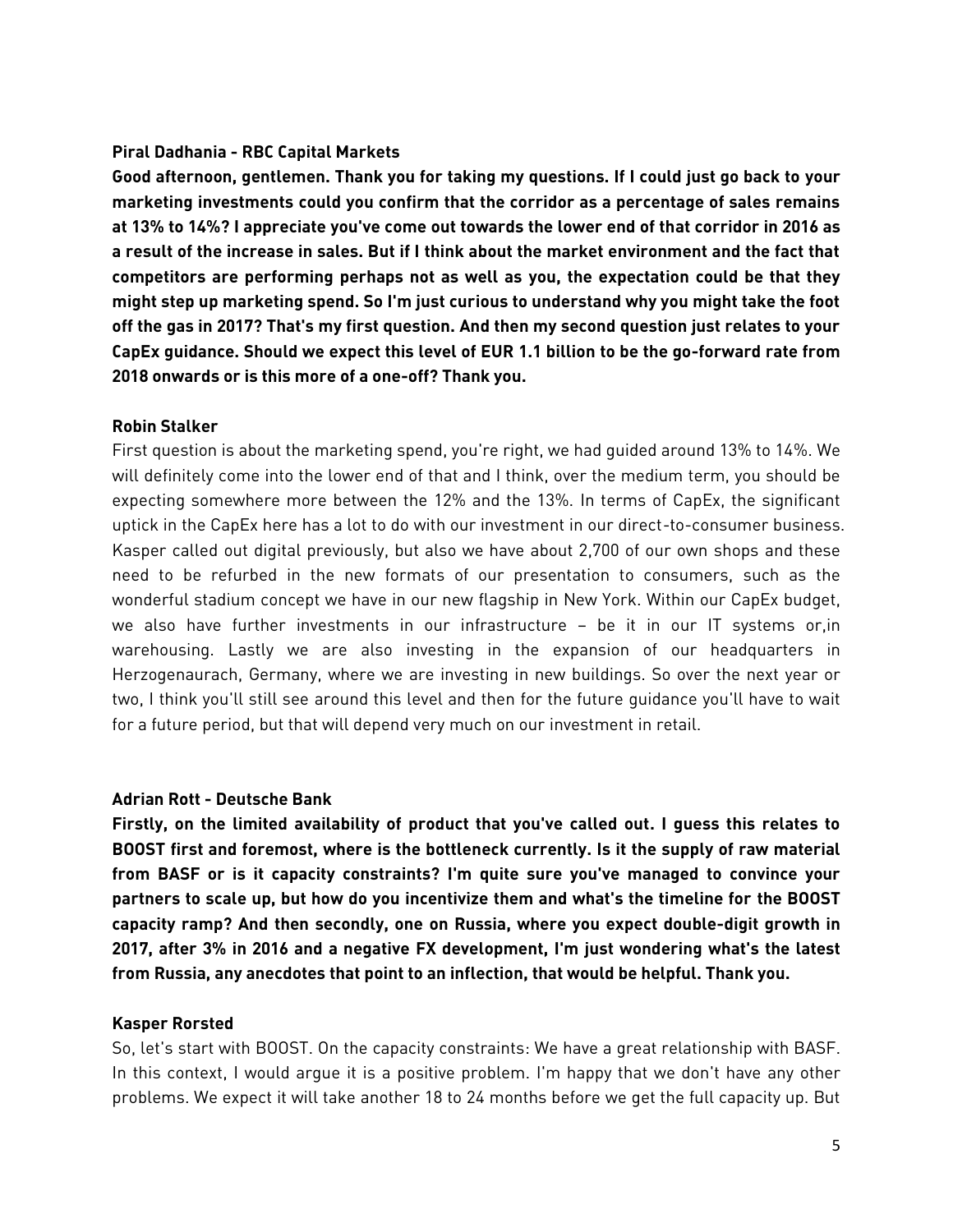we are working towards a moving target. What I mean by that is through every meeting with BASF, we've asked for more supply. And they have helped us with more supply, but we have asked consistently of taking the number up, so it would be wrong to point the finger in a certain direction. Where we can point the finger is that it has been an immensely successful market take-up and that's why the demand continues to grow forward and that's why we are in supply constraint position. So, we believe it's not the ideal position, of course, but it's a better position to be in and we have a very strong and very productive relationship with BASF and I can only praise their flexibility. The reason why they are interested is because they make more money. That is like anybody would be, to make money and the more they sell, the more they make, so I don't think it's more complicated than that. When it comes to Russia, let's start with the overall company guidance, because I think that is the most important one. On the overall company, we are very confident with the guidance we put out. Russia today equates for approximately 4% of total revenue. In the heydays, it was more 9% to 10%, so you can see that it's not only a very big difference between the heydays and now. And when it comes to profitability, Russia has been able, through making its cost base much more flexible and variable, really to adjust to a different market environment and we've seen that through the last two or three years. And as you know, the Russian crisis didn't come around yesterday and won't go away tomorrow. So, while it is dependent on how the market situation will evolve in Russia, we don't see that impacting our overall guidance and we actually are pretty convinced that with the profit contribution that we should be getting from Russia, we might be getting a different growth profile. But frankly, that is at this stage, far too early, to expand upon. You can see that the Russian currency could further weaken, but you're also seeing a strengthening of the oil price. So, there are a lot of moving parts. From a revenue standpoint, the stability we've been able to derive, from an earnings standpoint, this is not one of our key concerns for 2017.

#### **Geoff Lowery - Redburn**

**My questions refer to China. Can you help us understand the performance of the top line, in terms of you and your partners adding space, e-commerce growth, price and volume. How are you managing to sustain these sorts of sales numbers? Secondly, for a long time, you have been waiting for the Chinese margin to fall and it's another year of stability, despite the growth and the investment. How would you estimate the margin for Greater China for the next three years?**

# **Robin Stalker**

You're right, China continues to be extremely strong. The good news is that we are seeing nothing that would suggest that it is weakening at all. The brands that we have are being very well received. I think we've got an extremely solid management in China with great experience in communicating with the consumer very credibly. There are positive trends for our overall industry. The government is keen on encouraging healthy living and sport generally and that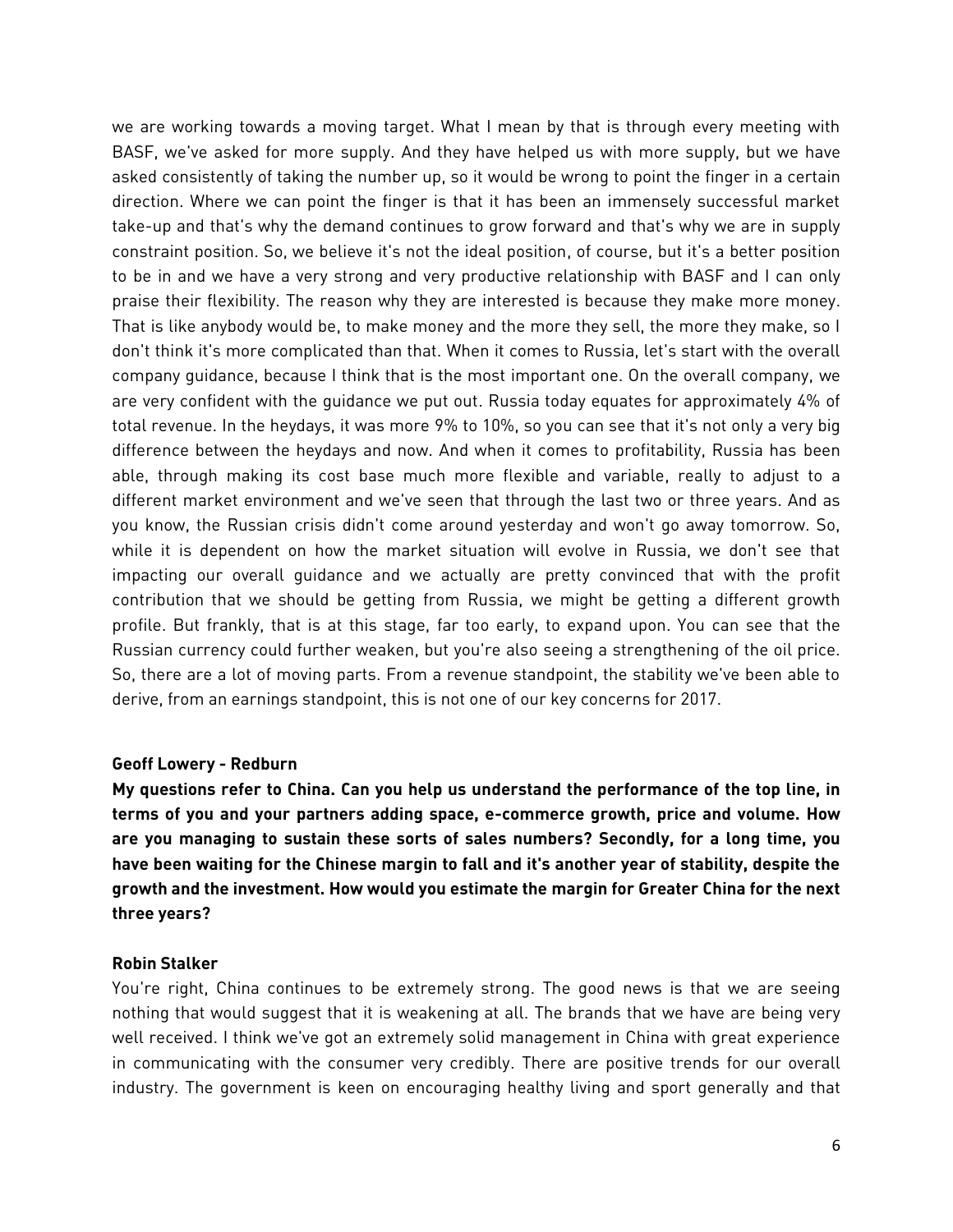plays into our hands. That's why you also see significant growth in sports categories such as the 22% increase in football. I think we have a solid base of franchise partners. We have over 10,000 mono-branded franchisee stores in China at the moment. I think here we've worked better than our competitors with our franchisees, helping them understand how they can be more profitable also in their own franchise stores. For one of our key franchisees we manage some of the product purchasing and other operational items and they can see that those areas are more profitable for them than some of their other ones. At the moment, I can't give any guidance on longer-term operating margin, but I can only repeat that we are very confident, that the operating margin as it is can be more sustainable than we had thought. I still believe it is still a very high percentage and I think what I've always guided to as we grow and continue to grow our absolute business in China, it could well be that the operating margin in percent comes down, but it's still at that sort of level fundamentally accretive to the company and helps us improve the overall company operating margin. That's our view at the moment.

#### **Andreas Inderst - Macquarie**

**I have got two questions, the first refers to your Speed programme. You made excellent progress in 2016 reaching 25% speed capability. That's actually better than the 20% that you initially guided. How is it possible that you have been faster here? What has been the impact on the gross margin actually from better full-price sales, and regarding the target to reach 50% of sales on those Speed programme by 2020, is that still a valid target or could we reach this goal even earlier? The second question is on cash flows that have been very strong in 2016. You will reinvest some of the cash flow in CapEx, as you have guided for the next one, two years, but what else is on the agenda? You have mentioned that you might get some tripledigit cash inflows from the two or three disposals, maybe you can elaborate on that, what is the plan here? Thank you.**

#### **Robin Stalker**

In terms of Speedfactory, I need to correct a couple of the numbers. I can confirm that it's 50% of our offering that we want to get on shortened lead times of the Speed programmes. It is 25% of what we are offering at the moment, what we are expecting is 20% uplift on our full-price sell-through. We haven't articulated exactly how much of our progress is on full-price sellthrough at the moment, but clearly reported that it's improving. I can't give you a specific breakdown of what impact that has had on the gross margin, but clearly it was a positive, and that's one of the reasons that we've been able to compensate for the negatives on the FX. So, good news regarding Speed. In terms of cash generation: we've been able to generate good cash for quite some time now and to reconfirm - we are not expecting to do anything with this cash in terms of acquisitions or anything like that. We believe that we have a good portfolio. Kasper has given you more details about the portfolio today. What we have done however, is we have continually increased our dividend payout and we have put focus on the shareholder return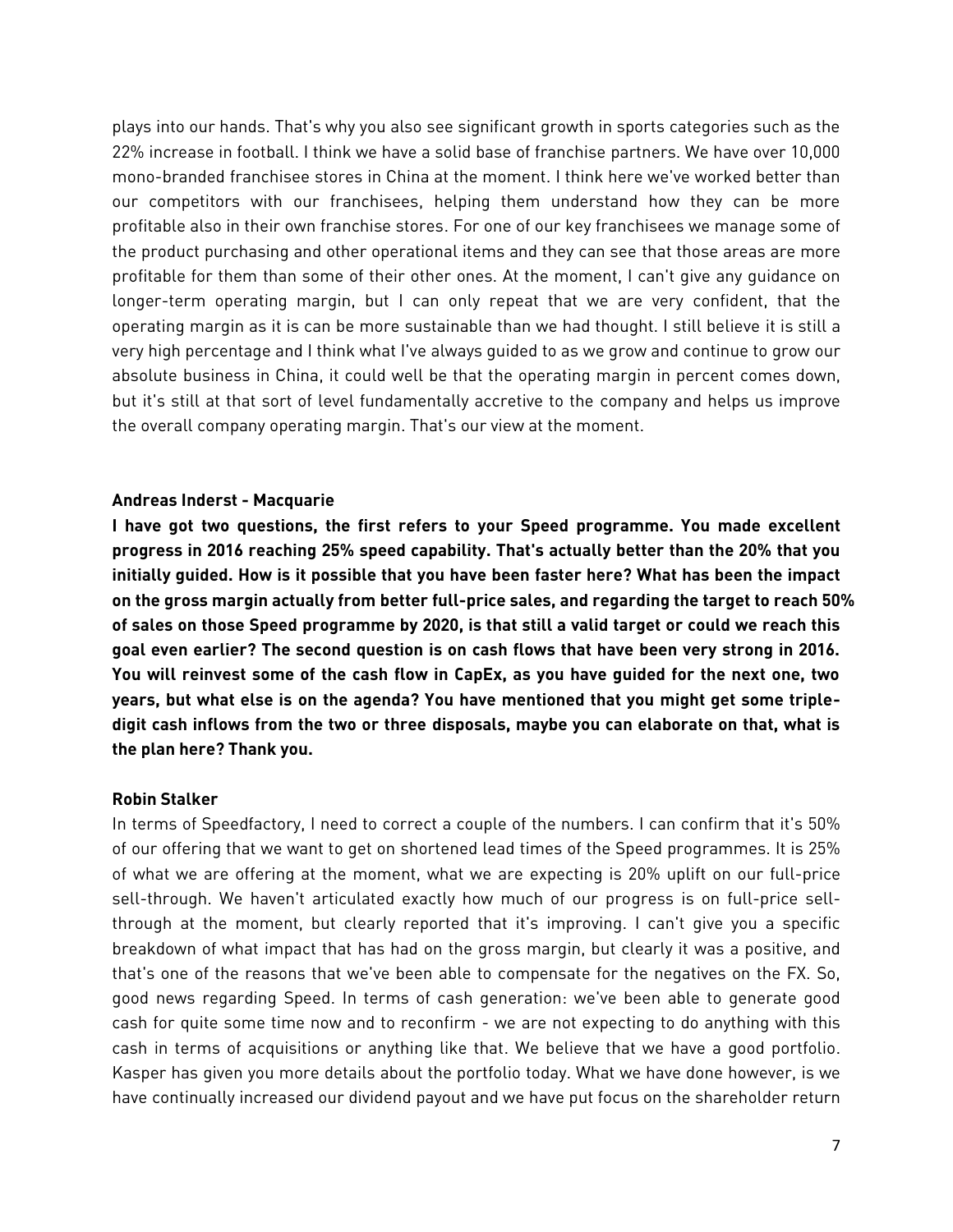programme, completing also in the last few months the third tranche of our share buyback programme, and there are still some open amounts there should one choose in the future to do further tranches.

### **Cedric Lecasble - Raymond James**

**My questions also relate to Speed. Could you tell us what exactly you can do today and how much volume we can expect at the two Speedfactories in Germany and Atlanta and what should we expect from these facilities by 2020? What would the ramp-up phase look like and what products would go through these factories, would they be dedicated to e-commerce or to some other usage? That would be very helpful.** 

### **Kasper Rorsted**

We'll give you much more information regarding our Speedfactories next week, because we believe that this actually does require a greater level of detail that we don't feel comfortable with giving on the phone, but we'll be happy to answer to a certain level of detail of course, not to the level that you asked. We'll elaborate next week, if that's okay.

### **Jürgen Kolb - Kepler Cheuvreux**

**Two questions from my side. The first refers to the CapEx line: you mentioned that the CapEx of EUR 1.1 billion includes a portion for headquarters investment. I guess that's pretty much a one-off. Could you please give us an indication how much of this EUR 1.1 billion is reserved for the headquarters expansion? My second question is related to one of your Performance category. You mentioned that in some categories of the Performance area, you obviously can still do better. I was wondering if you could elaborate a little bit on the football category in here, not so much on the apparel side. You said that you re-gained market leadership in footwear overall, I guess that is supported by the apparel line. Maybe you can say something on how you've seen the trends in 2016 on the footwear side and then also where you see that trending maybe going forward? Thank you.**

# **Robin Stalker**

We're talking about the long term with the influence of the headquarters improvements here. But there is a period that's a little bit in 2016. We've got more in 2017, but also some sort of figure in the triple-digit millions in 2018 as well.

# **Kasper Rorsted**

On the footwear side it's particularly with the stadium to the street concept that we do have different iterations of the different cleats and of course at very different price points but in a very clear and stringent hierarchy. There is no doubt that the feedback we are getting both from